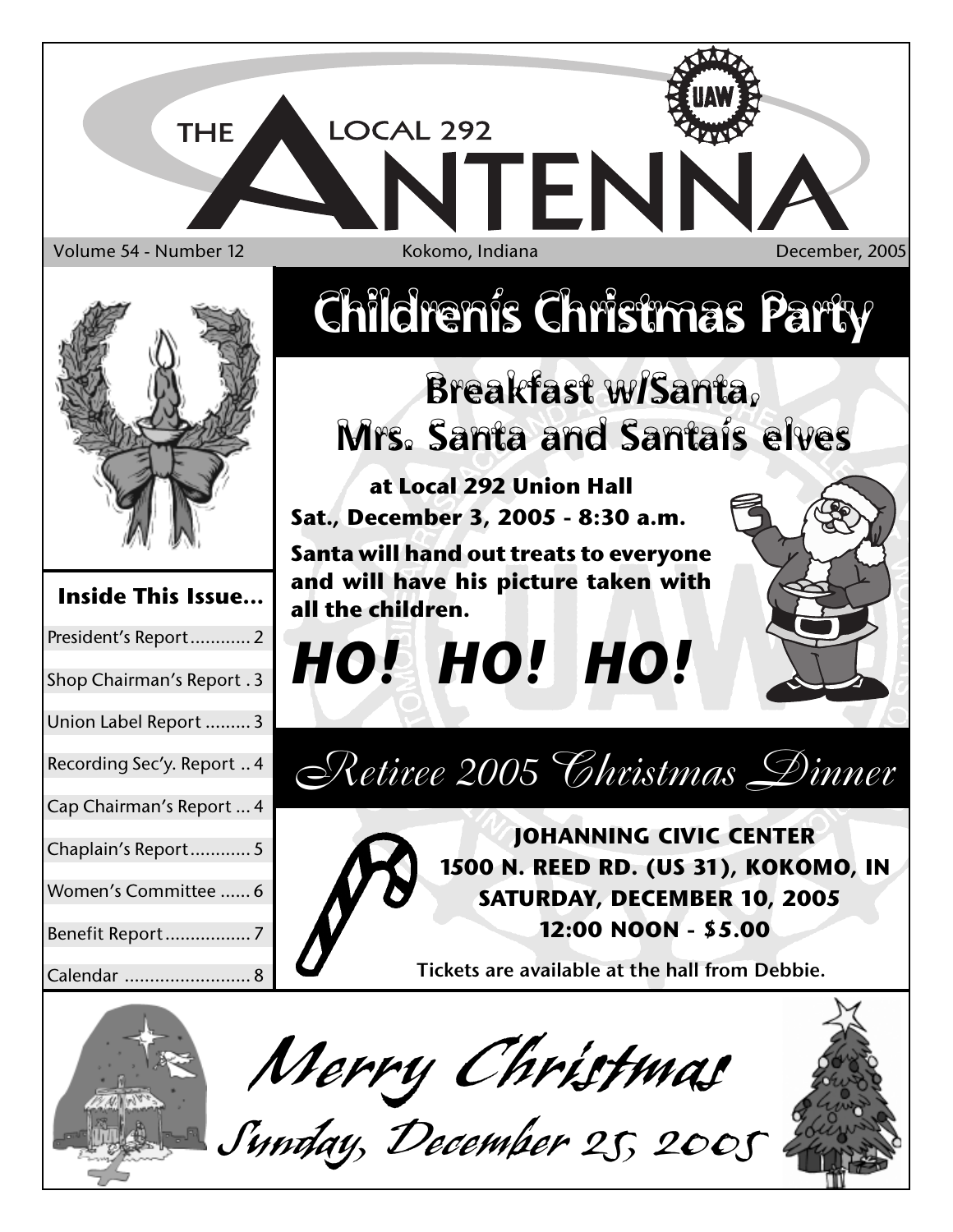# **President's Report**



*Sona Camp, President*

I hope you all had a nice Thanksgiving. With all the problems we are going through, I'm thankful to be a member of the best union in the USA. The UAW has fought for and won for us the good wages and benefits that we enjoy. Now they are fighting to keep them. The UAW had the foresight to get protections in the spin-off agreement even though we knew the spin-off was a bad idea. Vice-President Richard Shoemaker told GM at the time, that

we did not agree with the spin-off. Now the company is making our members pay for their poor management decisions, while they give lucrative signing bonuses, salaries, incentive bonuses, stock options and severance packages to the top management.

The UAW urges Members of Congress to speak out against these outrageous actions of Delphi's top management, enriching themselves at the expense of the Delphi workers and retirees. So be sure to call or write your Congressman and Senators. Let them know how this action is affecting you and your family. Let them know how our communities will be devastated.

Christmas is almost here. It makes it difficult to spend money on our loved ones when faced with the uncertainty of our wages and benefits. However, I'm sure that gifts will still be exchanged by many of us. Support our community by shopping in Howard County. I would also ask you as you are shopping to look at the label. See if the item is made in the USA. It is getting harder to find items made in the USA because we have not looked for that label. Companies have moved overseas and we have not noticed. It has happened in textiles, shoes, furniture, steel, etc. It has been happening in the auto industry too. The Big 3 have consistently been losing market share. Part of the reason for this is that a lot of our own members drive foreign cars. That is their right; however, every foreign car built equals 10 American jobs lost. Think about that the next time you take a drive and see the foreign vehicles on the road.

## *Merry Christmas and Happy New Year to you all.*

| Grievances submitted by Zone Committeemen - Broken down by Step - November 1, 2005 |            |          |                |          |               |          |
|------------------------------------------------------------------------------------|------------|----------|----------------|----------|---------------|----------|
| Committeeman                                                                       | Zone $#$   | 1st Step | $1^{1/2}$ Step | 2nd Step | 3rd Step      | 4th Step |
| Jerry Shirley                                                                      | Zone $#1$  | 0        | 70             | 130      | 0             |          |
| lim Justice                                                                        | Zone $#2$  | 7        | 35             | 40       | 0             | 0        |
| Jay Brown                                                                          | $7$ one #3 | 10       | 10             | 25       | 30            | 0        |
| Dan Sparks                                                                         | Zone $#4$  | 0        | 8              | 25       | $\mathcal{P}$ |          |
| <b>Total Grievances at Each Step</b>                                               |            | 17       | 123            | 120      | 32            | 2        |

### **PUBLICATION POLICY— The deadline for submitting articles for The Antenna is the 5th of the month.**

The Antenna shall be the voice of UAW members. No articles will be accepted which tend to ridicule or hold up to contempt any local union officer or member or policy of UAW Local 292. All articles must be signed. All articles must be approved by the Executive Board of Local 292 prior to publication. Opinions expressed here in are the opinions of the writers and not necessarily the opinions of the Editor of UAW Local 292.

**"Were it not for the labor press, the labor movement would not be what it is today, and any man who tries to injure a labor paper is a traitor to the cause." — Samuel Gompers**



**1201 W. Alto Rd., P.O. Box B, Kokomo, IN 46904 Ph. (765) 453-4600 or (800) 347-4254 Office Hours 7:30 a.m.—4:30 p.m.**

### **EXECUTIVE BOARD OFFICERS**

| FINANCIAL SECRETARY/TREASURER  Chris McTaggert        |
|-------------------------------------------------------|
| TRUSTEES  Jim Shelton, Sharon Geiselman, Sue Althouse |
|                                                       |
|                                                       |
|                                                       |

| <b>SKILLED TRADE UNIT OFFICERS</b> |  |
|------------------------------------|--|
|                                    |  |
|                                    |  |
|                                    |  |

### SGT-AT-ARMS ............................................................. Roger Eubank **UNIT CHAIRPERSONS**

DELPHI-DELCO ELECTRONICS ............................ George Anthony AMERICAN FOOD & VENDING ............................... Joni Ramseyer

| <b>SHOP COMMITTEE</b> |  |  |  |  |
|-----------------------|--|--|--|--|
|                       |  |  |  |  |
|                       |  |  |  |  |
|                       |  |  |  |  |
|                       |  |  |  |  |

### **BENEFITS REPRESENTATIVES**

Phil Caraco, Billy Cantu, Anna Ward, Nick Kodrea & Georgia Zeigler Alternate-Mark McAlpin

### **APPRENTICESHIP COMMITTEE**

Gary Shaw

**JOINT ACTIVITIES REPRESENTATIVE**

Lewis Hall

**JOINT TRAINING REPRESENTATIVES**

| Lana Puterbaugh & Francis Van Camp |  |  |
|------------------------------------|--|--|
|                                    |  |  |

**A.D.A.P.T.** Mike Whiteman

**ELECTION COMMITTEE REPRESENTATIVES** Sharon Gillem, Chairperson

Ronda Bilbee Vice Chairperson Shirley Rinehart, Secretary

### **SERVICE REPRESENTATIVES**

| CIVIL RIGHTS CHAIRPERSON  Petra Jameson                    |
|------------------------------------------------------------|
| HEALTH & SAFETYMickey Atkisson, Mike Thomas & Francis Call |
|                                                            |
|                                                            |
| WORK FAMILY REPRESENTATIVE  Larry Etherington              |
| VETERANS AFFAIRS CHAIRPERSON  Ralph Coulter                |
| COMMUNITY SERVICE CHAIRPERSON  Diana Coomer                |
| COMMUNITY SERVICE CO-CHAIRPERSON  Mark McAlpin             |
| CHAPLAINCY CHAIRPERSON  Thelma Corbit                      |
|                                                            |
| CONSERVATION CHAIRPERSON  Charlie Skoog                    |
|                                                            |
| WOMEN'S COMMITTEE CHAIRPERSON  Georgia Zeigler             |
|                                                            |
| RECREATION CHAIRPERSON  Anita Dawson                       |
|                                                            |
| INDUSTRIAL HYGIENE TECHNICIAN  Kathy Wilson                |
|                                                            |

**EDITOR** Petra Jameson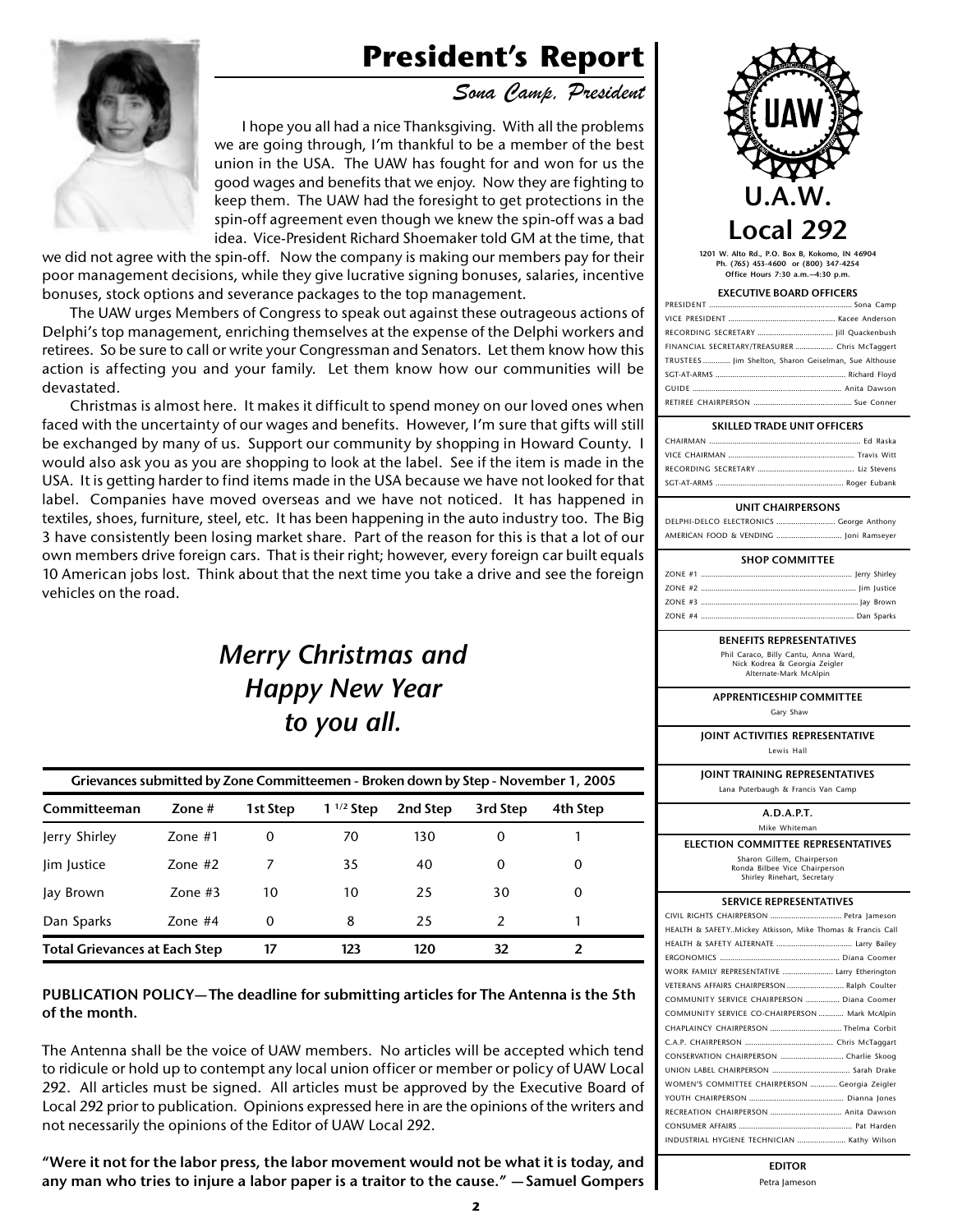

Our U.A.W. Region #3 Attorney, Mr. Barry Macey, made a presentation at our monthly Membership Meeting on Thursday, November 17, 2005. Mr. Macey discussed Chapter 7 Bankruptcy (Liquidation) and Chapter 11 Bankruptcy

(Reorganization) and took questions from the membership. Mr. Macey did an excellent and thorough job. He got into the particulars of the Delphi Chapter 11 Bankruptcy and answered some tough questions and the membership was very satisfied with his presentation. We want to thank Mr. Macey and we will have him back again. If anyone would like to see any documents filed in the Delphi bankruptcy you may go to www.delphidocket.com.

The International UAW has put together a team to write up a petition that we would like "EVERY" UAW member to sign. This petition will go the Bankruptcy Judge and our U.S. Congress. When this petition is put together and we receive it at the Union Hall, we will get it to the membership on the shop floor for signatures.

On Friday, November 18, 2005, Nick Kodrea and I met for an hour with Mr. Hodge Patel, Regional Director for Indiana's U.S. Senator Evan Bayh. Senator Bayh wanted to know what more he can do to help the working class of America which includes the Delphi workers. Senator Bayh is the FIRST INDIANA POLITICIAN interested in the workers needs concerning Delphi's bankruptcy. Please write Senator Bayh with suggestions and a "thank you".

An article by Gretchen Morgenson entitled "Oohs and Ahs at Delphi's Circus" appeared in the November 13<sup>th</sup> edition of the New York Times. The article contains an excellent analysis of the outrageous compensation being provided to the top executives of Delphi. It describes the lucrative signing bonuses,

## *George Anthony, Shop Chairman*

salaries, incentive bonuses, stock options and severance program for Delphi's top management. The \$3 million signing bonus for Steve Miller is also in there. This article questions these lucrative programs for the top executives (over \$100 million for its top executives and 10% of the new Delphi stock worth \$2 billion when Delphi emerges from bankruptcy, leaving the old Delphi stock worthless) while their efforts are concentrated on eliminating pension and health care benefits for retirees (hourly and salary), slash wages for active workers (hourly and salary) to belowpoverty levels and close numerous factories across the U.S., putting many workers on the street and dealing a devastating blow to the local communities. You can get a copy of this article at the Union Hall or ask your committeeperson.

The Mobilizing @ Delphi working group is a unique multi-Union effort of the Unions that represent workers at Delphi across the Nation. This group includes the UAW, I.U.E.-CWA, Steelworkers, International Association of Machinists and Aerospace Workers, The International Brotherhood of Electrical Workers, and the International Union of Operating Engineers. They have agreed to work together in a united fashion to achieve the best possible outcome for Delphi workers and their families. The Mobilizing @ Delphi working group will have a coordinated effort to reach out to public officials, community leaders, Delphi investors, suppliers and customers and all others who have a stake in the future of this company. This Union coalition has a high value-added strategy that can preserve good-paying jobs at Delphi while preserving value for shareholders and creating new opportunities for the company to compete in the global marketplace. CEO Steve Miller's approach makes sense for him, Delphi's Board of Directors and top executives-but not for Delphi's other stockholders.

### **(Continued on Page 6)**

## **Union Label Report**

## *Submitted by Sarah Drake, Union Label Chairperson*

Christmas time is here, and if you have some last minute Christmas shopping to do, keep these brands in mind. They are made in America or American owned companies. Check the "made in" label to be sure it's made here. Roger Simmermaker, Author, "How Americans Can Buy American" compiled this list. *Happy Holidays from the Union Label Committee.*

Crayola Crayons Play-Doh Louisville Slugger Baseball Bat Radio Flyer Discovery Wagon Chutes and Ladders Clue Connect Four Boggle Jr. Battleship Candyland Life Monopoly Operation

Mouse Trap Parcheesi Scrabble Sorry Stratego Pop-O-Matic Trouble Trivial Pursuit Yahtzee Tri-ominos The Wiggles Lil' Big Red Car Step 2 Tag-Along Trailer Plus Step 2 Push Around Buggy Step 2 Lifestyle Dream Kitchen

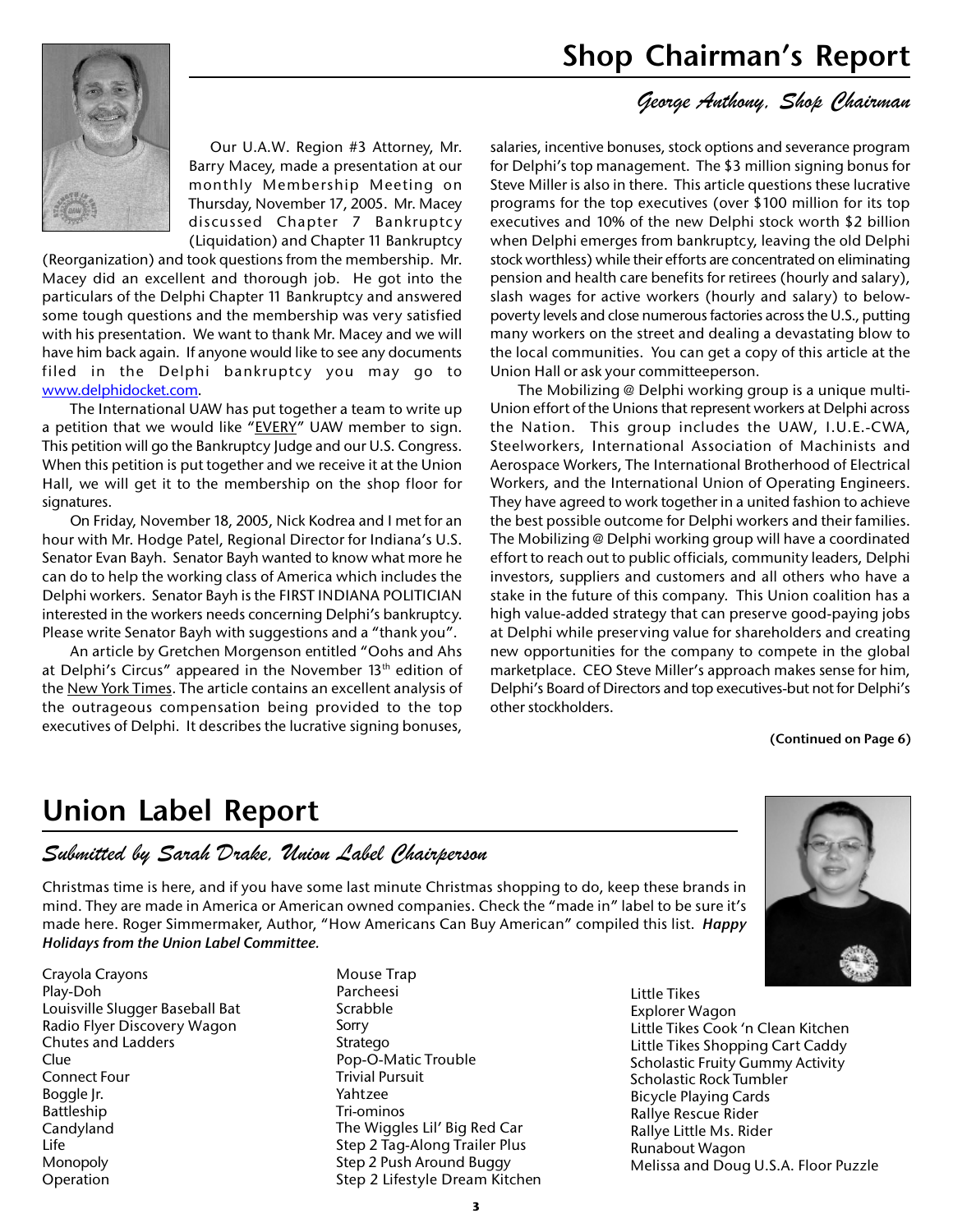# **Recording Secretary's Report**

## *Submitted by Jill Quackenbush, Recording Secretary*

Thanks to all who returned letters to Senators and Congress representatives regarding the Delphi Bankruptcy and antiworker legislation in this country.

Hundreds were faxed until the receiving fax machines were either turned off or burned up. Over 3000 were mailed and the letters are still coming in.

Call and e-mail your representatives as often as possible - it is your government

- your tax dollars provide them with National Health Care and salaries (more than \$9.00 an hours) - make them accountable!

No one knows anymore than I how stressful our uncertain future is for each and every one of us. Just remember, we are all in this together and they can never take our dignity if we don't let them.

Celebrate this Holiday Season with family and friends; tell them you love them, for we never know if there will be a tomorrow.

## *Have a Blessed Christmas!*

# **Farewell to a Civil Rights Icon**

The year 2005 marks many milestones for the Civil Rights Movement

- $\bullet$  40<sup>th</sup> Anniversary of the Voting Rights Act
- 40<sup>th</sup> Anniversary of President Lyndon B. Johnson Issuing Executive Order 11246 (Enforcing Affirmative Action for the first time)
- 45<sup>th</sup> Anniversary of the first sit-in at Woolworth's in North Carolina
- 50<sup>th</sup> Anniversary of the Montgomery Bus Boycott

None of these milestones would have been achieved had it not been for the bravery of those who believed that all humans should be treated equally. On December 1, 1955 a single act by a gentle giant, caused the world to reevaluate the meaning of equality. Mrs. Rosa Parks refused to give up her seat to a white man, as was the law at the time. She was tired of unfair treatment and she had experienced enough injustice towards human beings. She stood up for the rights of all humans by sitting down.

On October 24, 2005, Mrs. Rosa Parks again silenced the world by saying good-bye to her earthly life. She leaves us the legacy of a responsibility to uphold the values of civil rights of humanity. Each time that we think that we can't make a difference, remember Sister Rosa. She was but one person, yet her actions affected millions of lives. Let us celebrate her life by following in her footsteps. We must continue the fight for equality. Thank you Sister Rosa for sacrificing your freedom and subjecting yourself to ridicule in order to make sure our lives mirror the United States Constitution.

A beneficiary of your legacy Anita R. Dawson



# **Cap Chairman's Report**

## *Submitted by Brian Bourff, Cap Chairman*

It's time to face the facts! Since Bush took office, he and his administration and allies in congress have given massive tax breaks to corporations like Delphi and the richest Americans, while all but eliminating programs of education, health care of children, and police and firefighters benefits.

The U.S. Census Bureau reported a few days ago that the poverty rate rose yet another year, with 1.1 million more Americans living in poverty. After declining sharply under Bill Clinton, the number of poor people has now risen 17% under Bush. Now some 37 million Americans live in the U.S. in poverty. The Census Bureau also reported that last year alone 800,000 working Americans joined the ranks of the uninsured; we're talking some 46 million Americans that are now without any health insurance. I give you these facts in an effort to remind you how important it is for us as a labor union to support labor friendly candidates. Millions of dollars are given by corporations like Delphi and right wing PAC's to support anti-worker candidates, to all but rob us of our wages, health care, and dignity in the work place.

V-CAP is our best weapon of attack. These are monies raised by working men and women like you and I to support labor friendly Candidates. The UAW's V-CAP check off is a voluntary program that allows each member to make a modest contribution each month to help the union support candidates who care about American workers and their jobs. By law, union dues can't be used to support any federal candidate, and in an ever increasing number of states, any candidate for public office. Our only means of monetary support for many labor endorsed candidates is voluntary political contributions which are put into the International Union's political action fund, UAW V-CAP.

The UAW has negotiated with many employers the right to a bargaining unit check off.

All that is necessary is for the UAW member to sign a check off card, which instructs the employer to deduct an amount selected by the member. A \$1 per month contribution amounts to less than a nickel a day, a \$3 per month donation is only a dime a day and so on. It doesn't sound like much but when you count our members it can add up to a much-needed campaign fund. This same law allows management to do the same. As of January 2005 the following numbers of PACs were registered with the Federal Election Commission: 1,622 corporations, 900 trade/health/ membership associations, 1,223 non-connected, 34 cooperative and 99 corporations without stock. Many of these 3,878 political action committees consist of anti-labor, right-wing organizations that are out to weaken and destroy the UAW and all other unions. UAW V-CAP is one of only 306 Labor PACs to help protect workers from these more than 12-to-1 odds.

"PROTECTING OUR COLLECTIVE BARGAINING GAINS THROUGH POLITICAL ACTION" is the goal of UAW V-CAP, and supporting V-CAP is a priority among all UAW leadership.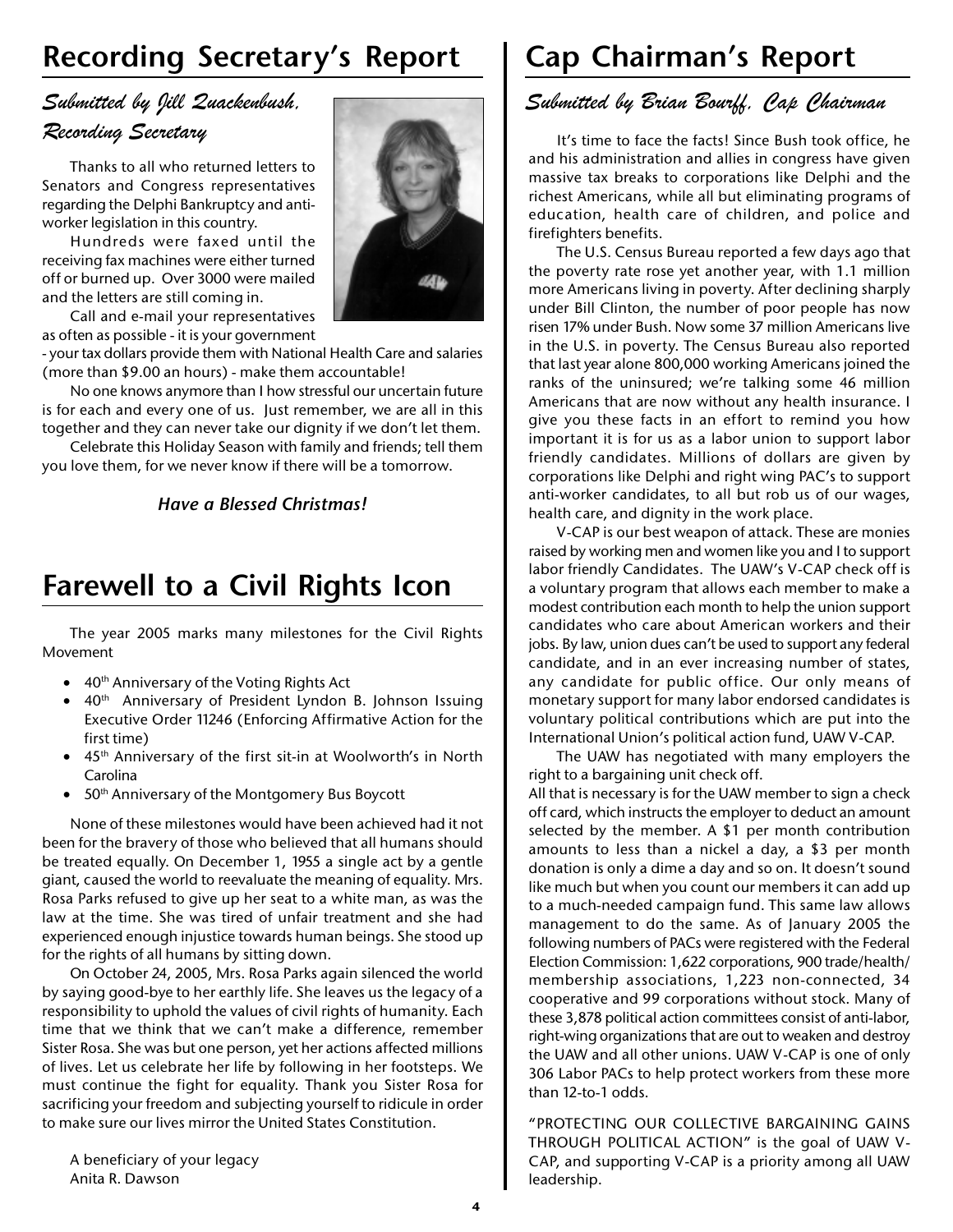# **In Memoriam Chaplain's**

John Louthan David McBee Meredith Bailey, (Retired) Donald Glass, (Retired) Judith Hill, (Retired) Nellie Hoffman, (Retired) Malinda Hudson, (Retired) William Kietzman, (Retired) George McCarter, (Retired) Warren Pautz, (Retired) George Roberts, (Retired) Hazel Stokes, (Retired) Norma Jeanne Whitley, (Retired) Virginia Williams, (Retired)

# **Thank You!**

Thank you, for the Bible and the many thoughts and prayers at this difficult time in our lives. A special thank you to Nick Kodrea for all his help.



The family of David Mc Bee

Thank you, for the Bible it was appreciated.

Thank you! Tricia Harris

I would like to thank the membership for your thoughtfulness and caring acts during my recent surgery. Your kindness was deeply appreciated by myself and my family.

 $\sim$   $\sim$   $\sim$ 

 $\sim$   $\sim$   $\sim$ 

Bless All of You, Kacee Anderson

## **Retirement Report**

*November, 2005*

Sandra Corn Michael Cosat Robert Hall

# **Report**

*Thelma Corbit, Chaplain*

Christmas is a time that we all set aside to celebrate our Lord's

Birthday. We give Him honor on this day and everyday.

Isaiah 7:14 Therefore the Lord himself shall give you a sign; Behold a virgin shall conceive, bear a son, and shall call his name of all nights.

God gave his best to us. He gave us the Greatest Gift that could have ever been given to anyone. That is the unspeakable Gift. This Gift was given over two thousand years ago in Bethlehem. This Child was different. He would pave the way for all of us to be filled with love, joy, peace and happiness.

John 3:16 For God so loved the world that He gave His one and only Son, that whoever believes in Him shall not perish but have eternal life.

We can keep in our minds the real reason for the season and we then can keep Christ in Christmas.

Merry Christmas!



# **With Sympathy**

We extend our sympathy to the following members who have lost loved ones during the month:

- Gary Johnson Doug Dole Sean Kirchgessner Patricia Harris Judy Cockrell Keith Brewer Shirley Howell Shelly Butts Wanita Jones Nick Comerford Kent Patterson Pam Easterwood
- Evelyn Barnett Jennifer Hall O.K. Kim Ronald Fields Tom Williams David Skinner Jennifer Brankle Erin Cottrell Kathy McBee Perry Schafer George Wiles

# **Hobby Club Officers**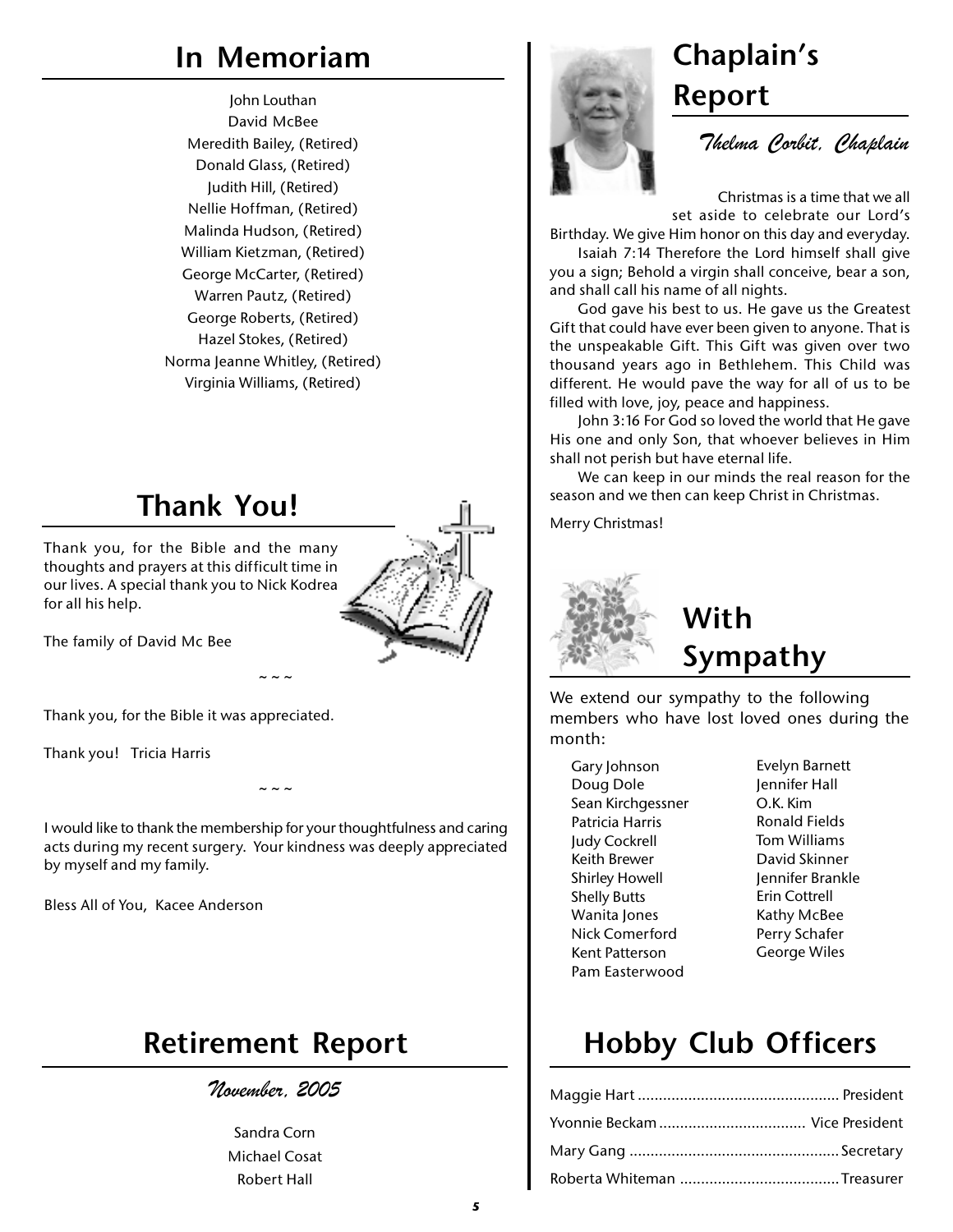# **Women's Shop Chairman's Report - Continued from page 3 Committee**

*Submitted by Georgia Zeigler Women's Committee Chairperson*

Women's Committee will be taking donations for the Battered Women's Shelter

starting November 1<sup>st</sup> and through out the month of December. There will be box at Local 292 for donation collection.

With holidays approaching, the Local 292 women's committee is once again collecting donated items for the Domestic Violence Shelter. The non- for- profit organizations is always in need of donated items, not only at Christmas time, but all year round.

The shelter never knows from one day to the next how many victims they need to assist. When victims of domestic violence seek shelter, they often have to flee in the middle of the night with just the clothes on their back and their children are without shoes.

Hygiene toiletries (adult and children), ladies personal items, makeup, children games, books, markers, and crayons are excellent ideas for donations, (no clothing items-please)

# **UAW/Delphi Skill Center Update**

Skill Center Schedules will no longer be mailed directly to you unless you request one! This is a change in our previous procedure. After December 12, to request a copy mailed directly to you: Call 451-7204

Pick up your spring 2006 schedule:

- Local 292 UAW Union Hall
- UAW/Delphi Skill Center (above Central Shop)
- · In-plant break areas

Visit our Website to view spring 2006 schedule and register online:

- · www.uaw292skillcenter.webhop.org
- · Keyboarding
- Beginning Plato
- Skill Enhancement
- · Burning a CD
- · Computer Orientation
- **Chess Club**
- Windows XP Update
- · Windows XP
- · Jargon, Gobbledygook & Wordiness
- Book Club

COMPLETE LIST of classes is in the spring 2006 schedule.

Watch for more information in the Antenna Website Address: www.uaw292skillcenter.webhop.org Skill Center Phone Number: (765) 451-7204

## On Tuesday, November 15, 2005 Delphi presented the UAW

with a NEW PROPOSAL for modifications to the UAW-Delphi National Agreement. This proposal is still a request for DEEP CONCESSIONS. Under this new proposal, a UAW worker would have to work 187 years to make what CEO Steve Miller will make in 6 months. DOESN'T THAT SOUND COMPETITIVE. The only changes in this new agreement from their first proposal are:

| <b>Production Wage</b> | <b>Skilled Wage</b>                      |
|------------------------|------------------------------------------|
| \$10.50 up to \$13.00  | \$ <del>19.00</del> up to <u>\$21.50</u> |

## **Medical Cost - In-Network**

- · Deductibles \$900 down to \$450 Individual/\$1,800 down to \$900 family
- Copayment  $25$  down to 20% Employee/ $75$  up to 80% Plan
- · Out-of-Pocket \$2,500 down to 1,500 Individual/\$5,000 down Max: to 3,000 Family

### **Medical Cost - Out-of-Network**

- Deductibles  $$900$  down to 450 Individual/\$1,800 down to 900 Family
- Copayment  $45$  down to 40% Employee/ $55$  up to 60% Plan

Absent an acceptable agreement between the UAW and Delphi, the **UAW-Delphi Agreement will remain in full force and effect until at least January 24, 2006.** Until that time, all active and retired Delphi members will continue to be protected under the terms of the UAW-Delphi Agreement. Should the Court ultimately issue an order granting Delphi's Section 1113-1114 motions providing for rejection of the UAW-Delphi Agreement, the Union would then have a legal right to strike.

The UAW's legal, financial and benefits experts are continuing to analyze Delphi's financial situation and proposed reorganization, with the goal of achieving the most equitable result for our active and retired members-whether it be in court or at the bargaining table.

### KEY DATES

- · October 21, 2005 Company provides the Union with its proposed modifications to the UAW-Delphi National Agreement.
- · On or before November 18, 2005 Company shall serve the UAW with any proposals to modify applicable local agreements.
- December 16, 2005 Delphi files its Section 1113-1114 Motions with the Bankruptcy Court, seeking to reject the UAW-Delphi Agreements and allow the Company to impose modifications.
- · January 11, 2006 Date by which UAW's briefs in opposition to Delphi's 1113-1114 Motions are submitted to the Court.
- January 24, 2006 Bankruptcy Court begins hearings on Delphi's Section 1113-1114 Motions.

These court hearings, which would involve legal arguments and the presentation of testimony and evidence concerning the Company's financial status and its alleged necessity for modification of the labor agreements, would last for days and possibly weeks.

Attend your Union Meetings each month.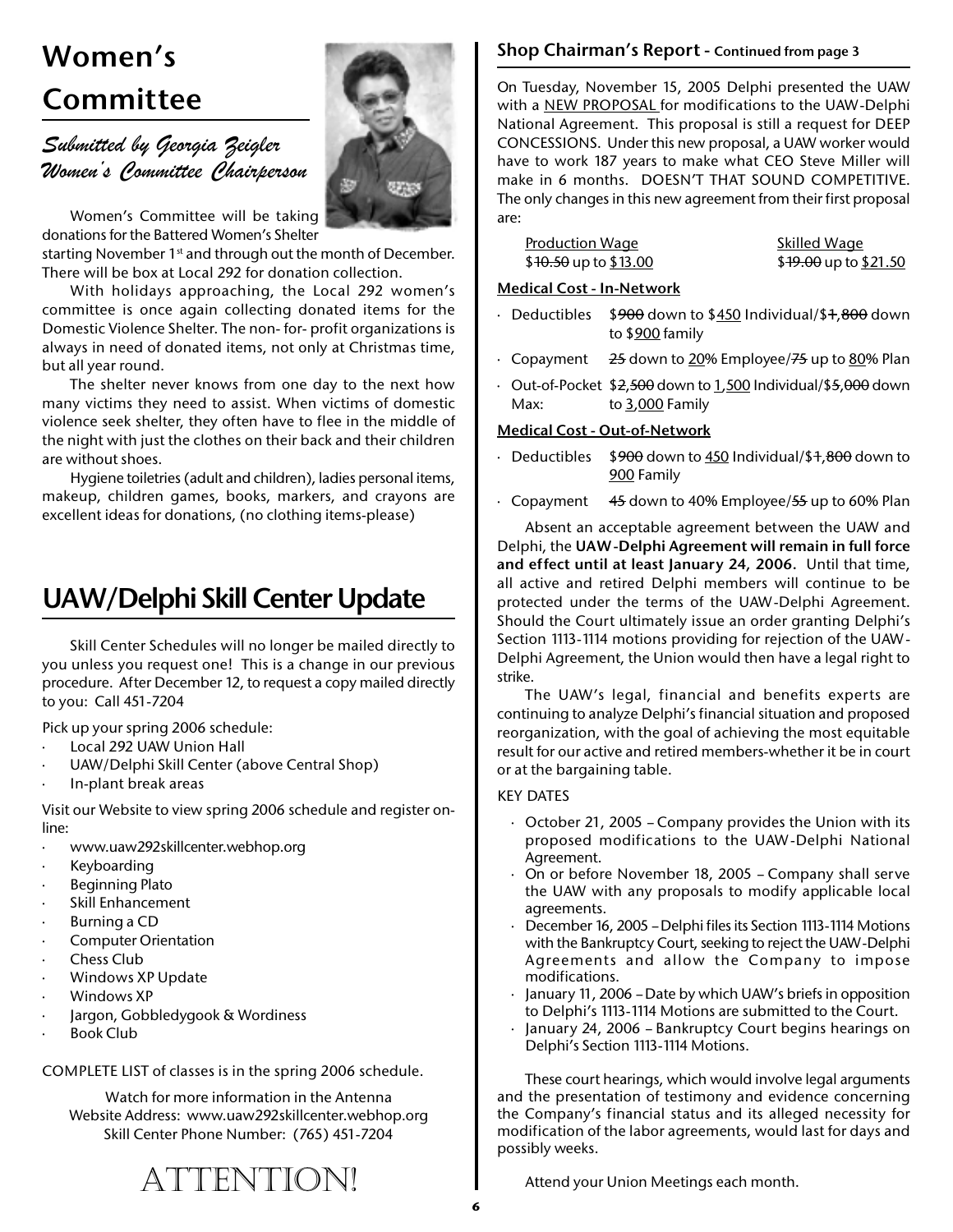## *Submitted by. . .Nick Kodrea, UAW Benefit Representitive*

The subject of my article is the "National Foot Care Program". Yes, I know it sounds boring, but if you are a Delphi hourly and retiree who is enrolled in the Indiana Traditional Health Care Option and who is not eligible for Medicare, this article may save you a ton a money and aggravation. (Plus, me some work!)

Effective August 1, 2002, you and your eligible dependents will be covered by the National Foot Care Program (NFCP). This plan will cover all of your and your dependents foot and ankle care needs in full when services are rendered by NFCP Affiliated Practitioners. You are automatically assigned to an NFCP Affiliated Practitioner. In Kokomo that office is Kokomo Foot & Ankle Center, 1791 W. Lincoln Rd. If you live in another community you may change to another Affiliated Practitioner by calling toll free 1-800-922-1695, Monday through Friday, from 8:00 a.m. to 5:00 p.m.

## *What is covered?*

Generally, all medically necessary foot and ankle care services will be covered at no out-of-pocket expense to you or your dependents when provided by an Affiliated Practitioner. NFCP COVERS ALL YOUR FOOT AND ANKLE CARE BENEFITS, WHICH WERE PREVIOUSLY COVERED UNDER YOUR BASIC HEALTH CARE PLAN.

## *Covered Benefits:*

Office visits, laser treatments, physical therapy, orthotics, surgical shoes, latex toe shields, injection of vitamins and injection.

Remember, these benefits are covered only when provided by an Affiliated Practitioner. There is NO COVERAGE if a nonaffiliated practitioner provides the above services. He or she will coordinate all of your foot and ankle care. To be covered in full, all covered services must be provided or ordered by your Affiliated Practitioner.

If your Affiliated Practitioner determines the need for other foot and ankle care specialists or hospitalization, he or she will refer you to the appropriate specialist. TO BE COVERED, THE REFERRAL MUST BE PREAPPROVED IN WRITING, BY NFCP.

## *Emergency Care:*

Ordinarily, accidental injuries such as a fracture or an injury requiring emergency room care will be covered by your basic health care plan. An accidental injury is defined as a condition resulting in physical harm caused by an action, object or chemical agent, i.e., sports injury, burn, etc. Emergency medical care due to an accidental foot or ankle injury, including followup care, is usually covered under your basic health care plan

when services are received within 72 hours of the injury and there is not a six-month lapse in care.

Accidental injuries treated more than 72 hours after the initial injury or when there is a 6-month lapse in care after the initial treatment will be covered by NFCP when those services are provided by an Affiliated Practitioner.

All right - the part you have been waiting for!

## *What is not covered?*

The following services/procedures are not included in your NFCP benefit package:

- Foot, toe and ankle amputations (covered by your basic health care plan)
- Treatment for accidental foot and ankle injuries when initial services are rendered within 72 hours of the injury and follow-up care when there is not a 6-month lapse in care. NOTE: Initial injury and follow-up care rendered due to an accidental injury will be covered under your basic health care plan. NFCP will cover routine care when there is a 6 month lapse in care based on the plan design.
- Hospital and other facility charges related to procedures PERFORMED BY A NON-AFFILIATED PRACTITIONER ARE PAYABLE AT 50% OF THE ESTABLISHED NFCP PREVAILING RATE, OR 50% OF ACTUAL CHARGE TO YOU WHICHEVER IS LESS.
- Office visit charges as a result of self referral or referral by a non-affiliated practitioner.
- Certain additional procedures are only covered when received from an Affiliated Practitioner or provider and are not covered if received from a non-affiliated practitioner. This includes coverage for office visits, physical therapy and orthotics.
- Laboratory services related to care rendered by a nonaffiliated practitioner.
- Over the counter retail items dispensed as convenience to the member.
- Services that are covered as benefits under workers compensation law.
- Services that are not recommended or performed by a legally licensed practitioner.
- Services that NFCP determines are not medically necessary.
- Office visit charges relating to the third time you fail to give your Affiliated Practitioner proper notice of cancellation, at least 24 hours before the scheduled appointment time.

In closing, remember if you are a Delphi hourly or retiree who is enrolled in the Indiana Traditional Health Care Option (PPO) and who is not eligible for Medicare you must use the NFCP for you ankle and foot problems.